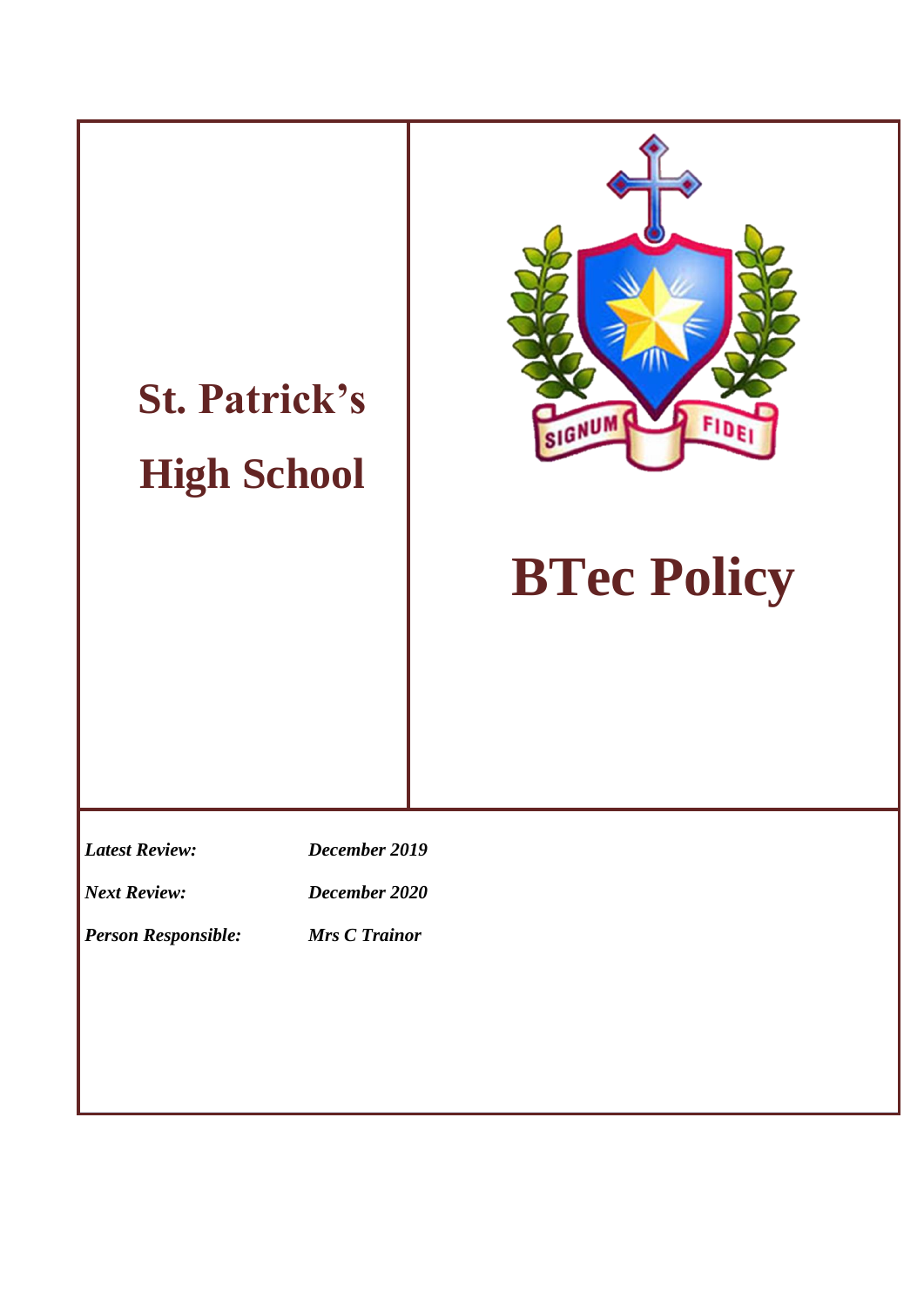### **Mission Statement**

*As a Catholic School in partnership with parents and the community, the school seeks to provide children of all abilities with a secure, caring, stimulating and happy environment where high values of work, personal integrity and learning can be achieved and where all pupils are encouraged to develop their talents and character and to contribute positively to home, school, church and society.*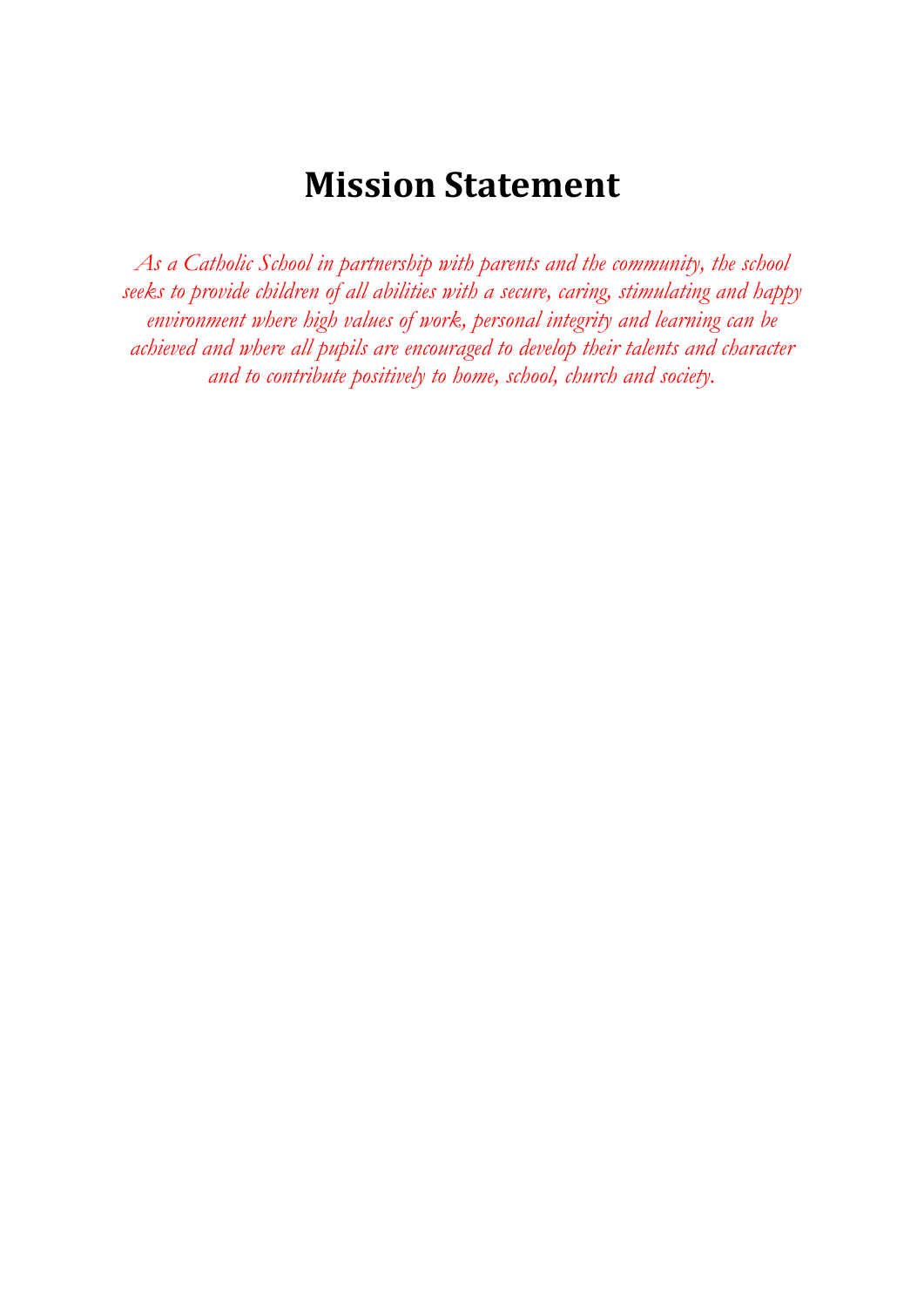**BTEC Level 2 First Award Business (NQF)**

**BTEC Level 2 Engineering**

**BTEC Level 2 Information and Creative Technology (NQF)**

**BTEC Level 2 Sport (NQF)**

**BTEC Level 2 Creative Digital Media Production (NQF)**

**BTEC Level 3- Subsidiary Diplomas (QCF) in: Business Construction & the Built Environment Creative Media Production Sports Travel & Tourism**

#### **Recruiting with Integrity Policy**

**Aims:** 

- To enrol individual learners to the correct programme
- To ensure there is a fair and consistent approach to recruiting with integrity

In order to do this, the centre will ensure:

- pupils have the correct information and advice on their selected qualification and ensure the qualification meets the pupil needs and aspirations.
- the qualification is appropriate for the level of the learner.
- learners are recruited within the agreed timescale.
- adequate access arrangements for learner's particular needs.

This policy will be reviewed every 12 months by Mrs C Trainor (Quality Nominee) in conjunction with Mr O'Connor (Exams Officer).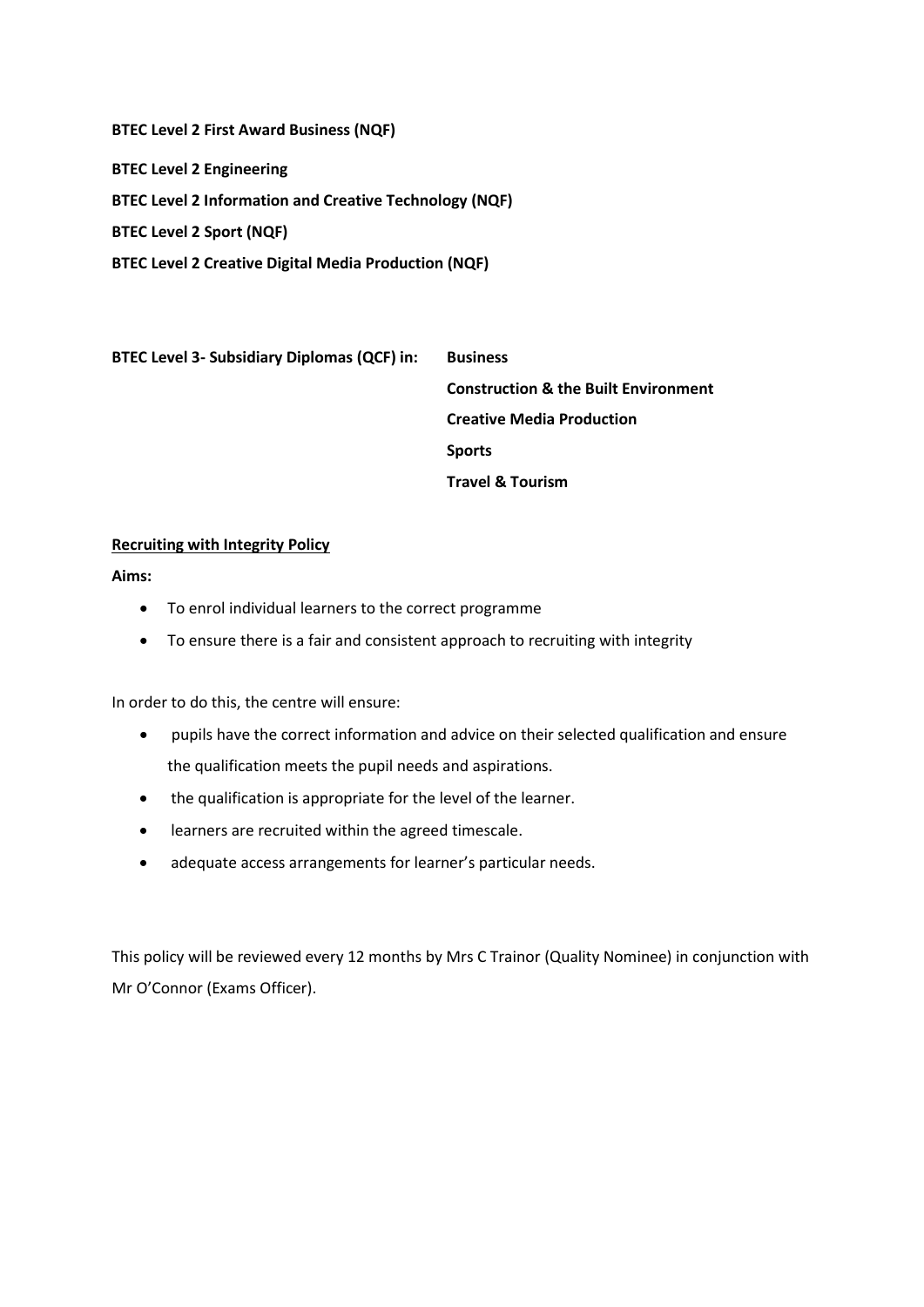#### **Equality and Diversity Policy**

#### **Aims:**

- To ensure learners have equal opportunity to qualifications and assessments.
- To ensure the qualification is awarded in a way that is fair to every learner.

In order to do this, the centre will ensure:

- the qualification is accessible to and representative of the learners
- the qualification is of the appropriate demand and rigour so that learners are empowered by them
- the design of the qualification reflects the continuum of aptitudes and abilities within the target group, so that it does not place a cap on learner's aspirations
- the qualification and assessment refers to provision at levels above, alongside and below, so it fits into a continuum of learning
- the accessibility of the qualifications that we provide
- equality of opportunity for learners to access our internal and portfolio assessments, our paper-based tests and our computer-based tests
- fairness in our application of access arrangements
- abide by the Equality Act 2010.

This policy will be reviewed every 12 months by the Quality Nominee (C Trainor) in conjunction with Programme Leaders.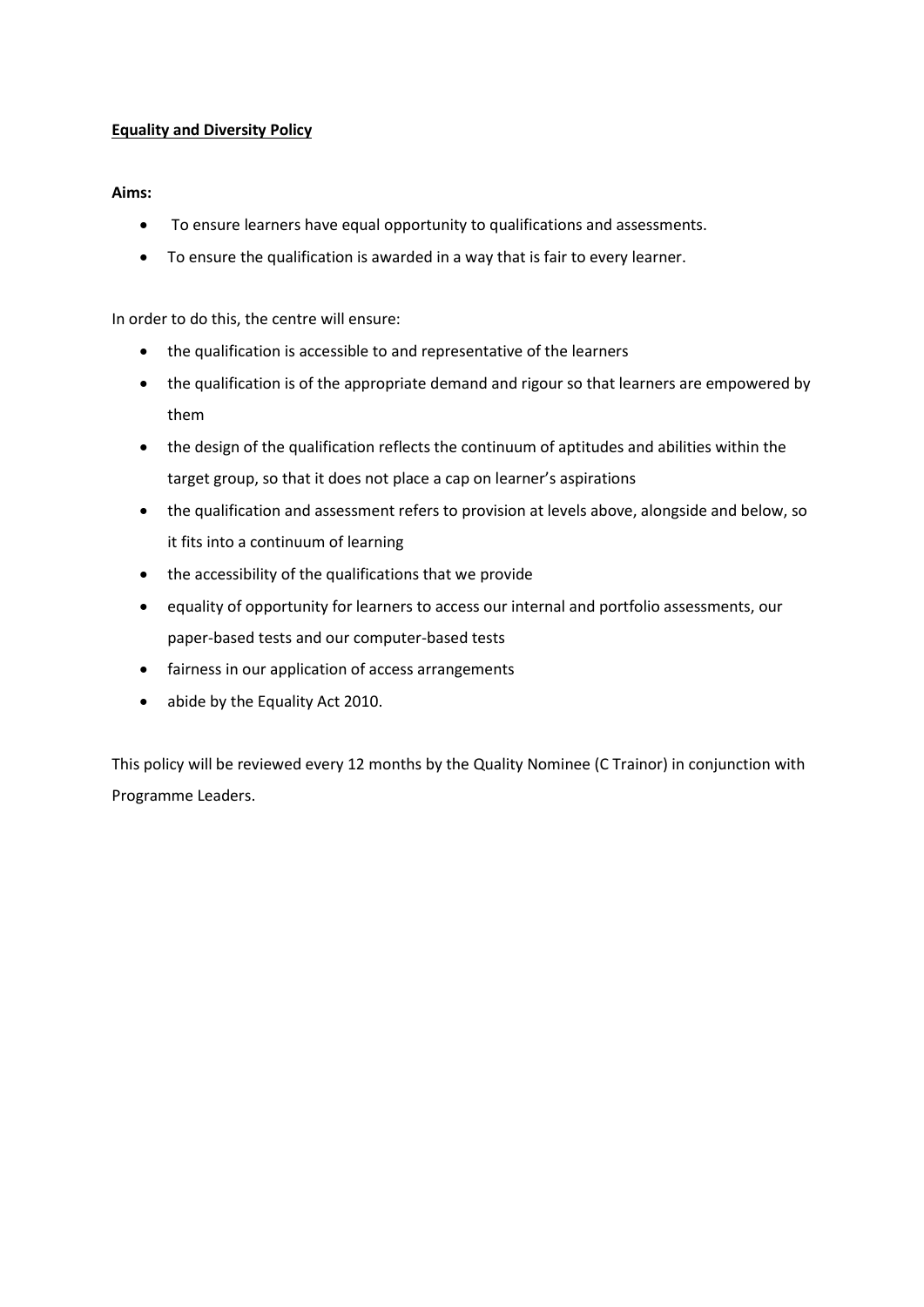#### **Registration & Certification Policy**

#### **Aims:**

- To register individual learners to the correct programme within agreed timescales.
- To claim valid learner certificates within agreed timescales.
- To construct a secure, accurate and accessible audit trail to ensure that individual learner registration and certification claims can be tracked to the certificate which is issued for each learner.

In order to do this, the centre will:

- register each learner within the awarding body requirements before 1 November each year.
- provide a mechanism for programme teams to check the accuracy of learner registrations initial registration by Exams Officer online who forwards relevant documents to Programme Leaders for their signature and verification.
- make each learner aware of their registration status
- inform the awarding body of withdrawals, transfers or changes to learner details
- ensure that certificate claims are timely and based solely on internally verified assessment records
- audit certificate claims made to the awarding body
- audit the certificates received from the awarding body to ensure accuracy and completeness
- keep all records safely and securely for three years post certification hard copy stored in Examinations Office, digital copy on SIMS.

This policy will be reviewed every 12 months by the Quality Nominee (C. Trainor) in conjunction with the Exams Officer (S O' Connor).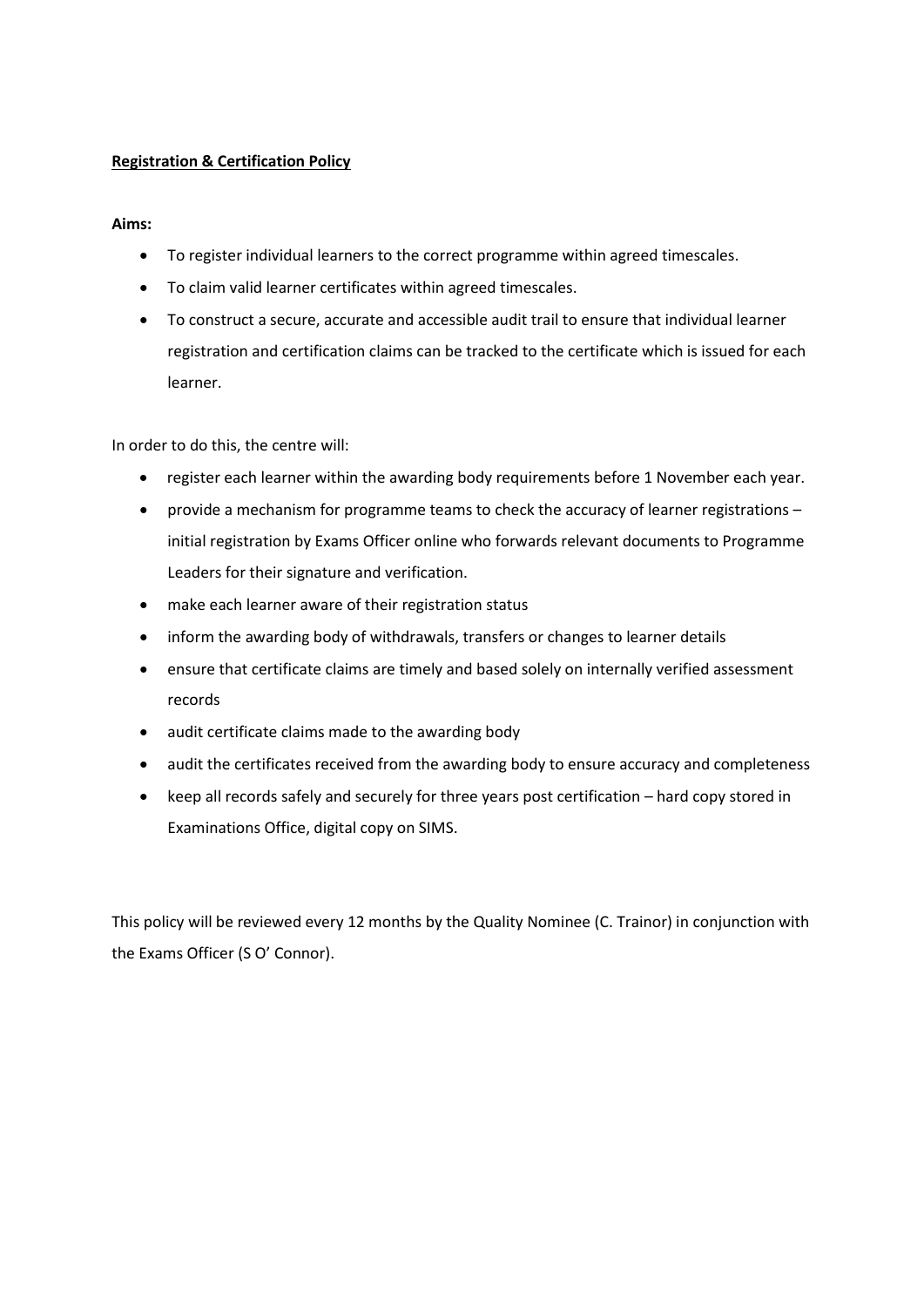#### **Assessment and Internal Verification Policy**

#### **Assessment Purpose:**

Assessment is used by teachers to judge learner's attainment. For learners, assessment indicates successful learning and the need for further study or further evidence. Assessment can be formative and summative; teachers will use both in assessing learners' attainment.

#### **Assessment Policy (Applicable to all registrations at Level 2&3, NQF and QCF)**

#### **General Principles:**

Before starting an assessment, the assessor must ensure that each student understands the assessment requirements; this includes having access to the content of what is required for the assessment and the importance of time management and submission deadlines. Students must be aware of the restrictions in how the assessor can provide support once the assessment has been started.

Once the assignment brief has been given out the assessor must not provide specific assessment feedback directly related to the achievement of specific assessment criteria. Students must use their knowledge/notes/textbook to work independently towards the task.

Only one submission is allowed for each assignment task. This must be handed in to the assessor on the designated deadline day outlined within the assessment plan, unless there has been an agreed extension between the assessor and the student. The Lead IV must be informed of any agreed extensions.

For each assignment task the student must submit the following;

1. An assignment which consists of evidence towards the targeted assessment criteria.

2. A signed and dated declaration of authenticity which confirms the evidence has been produced independently.

3. Appropriate referencing.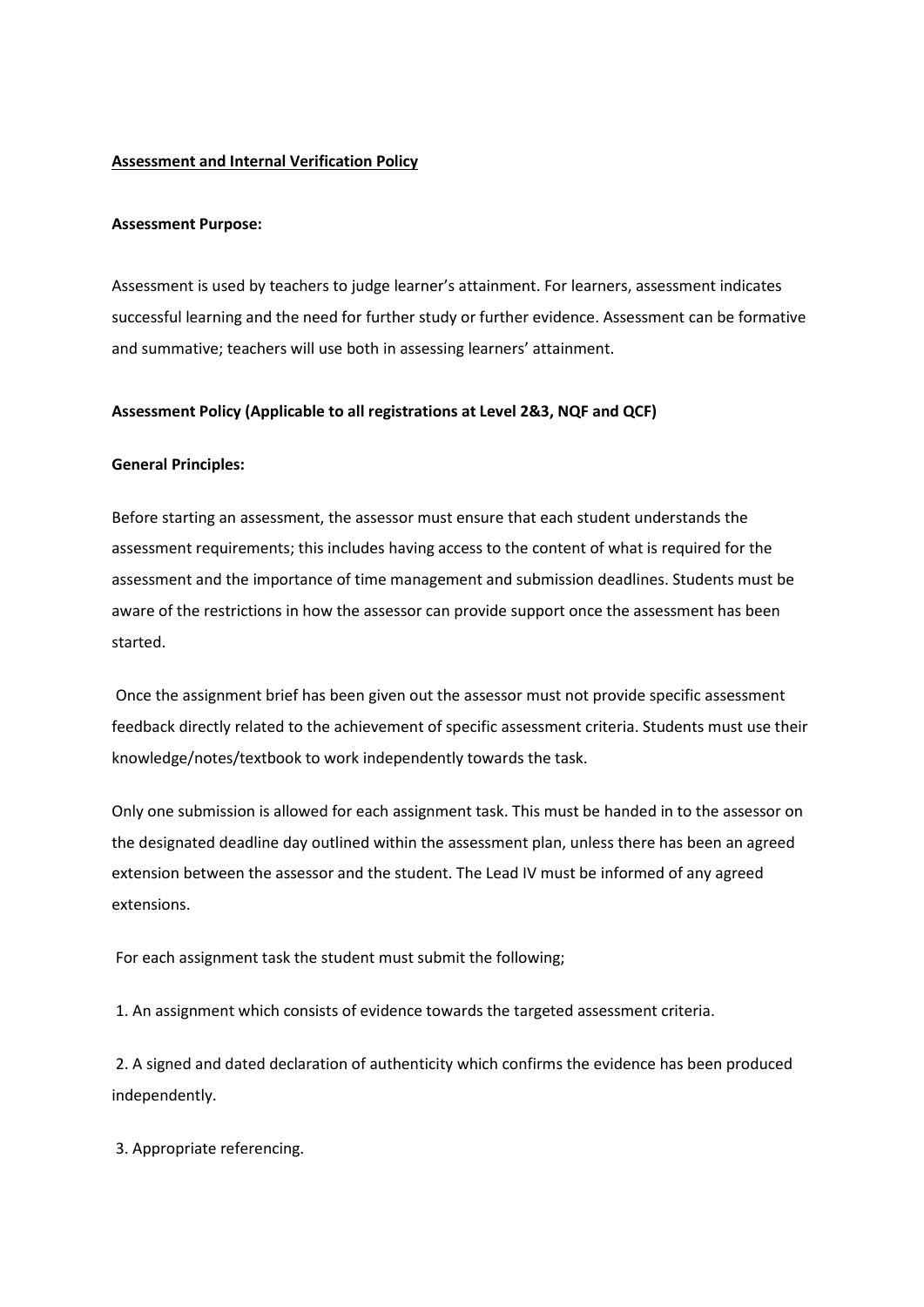The feedback from the assessor must be completed on the Pearson approved assessment feedback form and within the specified time allocated within the assessment plan. Internal verification should be within a maximum of 10 working days of the assessor's decision. The date for this must also be identified within the assessment plan.

The assessor must formally record and confirm the achievement of specific assessment criteria on the assessment feedback form. They should also complete a confirmation that the evidence they have assessed is authentic and is the student's own work. Feedback confirms which assessment criteria have been achieved and what evidence has been provided towards criteria not achieved. The assessor must not provide feedback on how to improve the evidence to achieve higher grades. If the internal verifier questions the award of grades this must be reviewed and resolved with the assessor before the work is given back to the student.

#### **Resubmission Rules**

The Lead IV may authorise one opportunity for the student to resubmit evidence to meet assessment criteria targeted by an assignment. This can only be authorised if the following conditions are met:

1. The student has met the initial deadline set in the assignment, or has met an agreed deadline extension.

2. The assessor judges that the student will be able to provide improved evidence without further guidance.

3. The original work has been authenticated by both the student and the teacher.

#### **If any of the above three conditions are not met the Lead IV must not authorise a resubmission.**

If the Lead IV authorises a resubmission it must be:

1. Recorded on the assessment feedback form.

2. Completed within 15 working days of the student receiving feedback from assessment.

3. Undertaken by the student without any further guidance.

4. The student and the assessor must complete the appropriate forms to confirm the authenticity of the resubmitted work.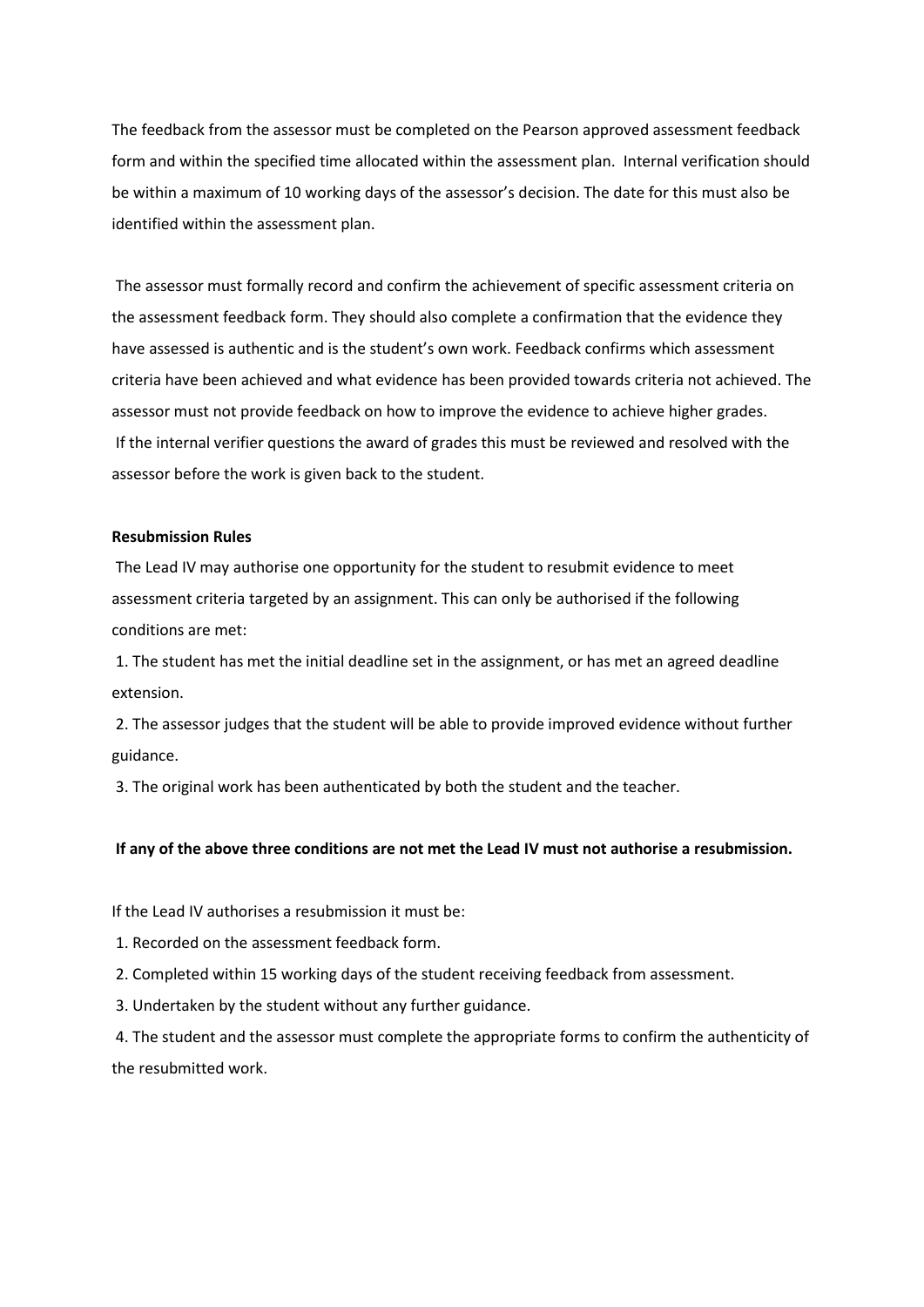#### **Conditions for retaking an assignment task**

If the student has not achieved the targeted pass criteria following resubmission of the assignment the Lead IV may authorise one retake opportunity to meet the pass criteria only. This should only be authorised in exceptional circumstances. The following conditions apply:

1. The retake must be a new task targeted at only the pass criteria (a merit or distinction cannot be achieved).

2. An agreed deadline must be agreed and recorded between the assessor and the student

3. The student and the assessor must complete the appropriate forms to confirm the authenticity of the resubmitted work

A full paper trail of all student work from resubmissions and re takes must be kept by the assessor, as this needs to be made available for standards verification

#### **Identified Areas for Improvement in assessment**

Where there is an identified weakness in the assessment process the following will happen:

• Programme Manager / Lead Internal Verifier will initially offer support and guidance. This will include setting actions and making sure the actions are followed up.

• If necessary the Quality Nominee and senior staff will become part of the support and guidance process.

#### **INTERNAL VERIFICATION**

Aims:

- To ensure there is an accredited lead internal verifier in each principal subject area
- To ensure that internal verification is valid, reliable and covers all assessors and programme activity.
- To ensure that the internal verification procedure is open, fair and free from bias.
- To ensure that there is accurate and detailed recording of internal verification decisions.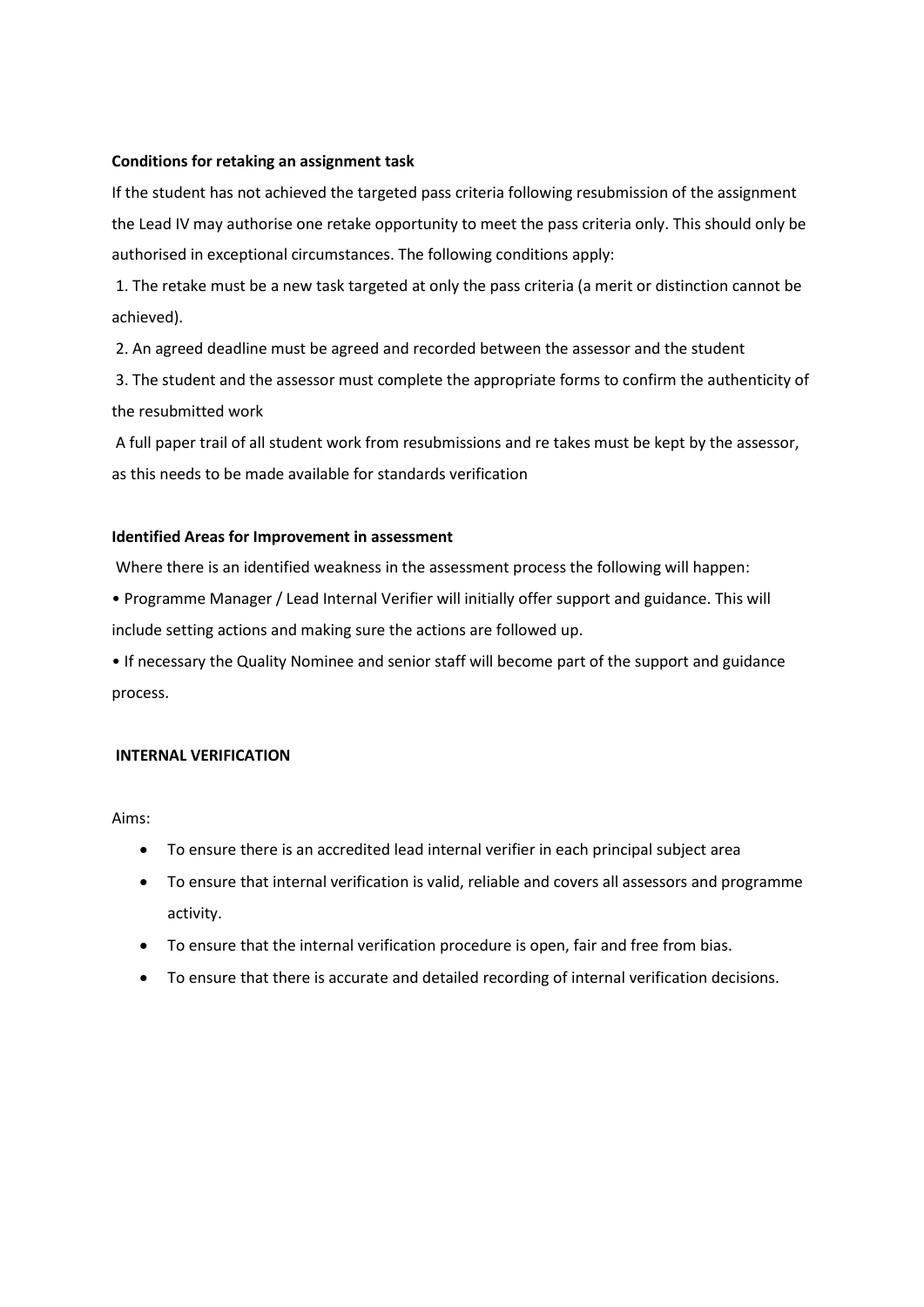Internal verification is a requirement of BTEC delivery. It is carried out on two levels in subject areas:

1. Internal verification of assignment briefs. 2. Internal verification of assessment decisions. It is the responsibility of the Lead IV to ensure all of this has been completed within the agreed time frame on the assessment plan.

The Lead IV will produce an IV schedule as part of the annual assessment plan, and will keep a record of which learner work has been sampled and in which units. The amount of work to be IV'd will be determined by the Lead IV – but this should be a minimum of 4 pieces of work for each assessment and should be risk-based. This should be made up wherever possible of a piece of work at all three levels of achievement (P, M & D) and one more of the most common grade. It is recommended that this number is increased for either new assessors to BTEC (> to 50% for first assessed piece of work) or for programmes with large cohorts of students (>20)

#### **NEW STAFF**

Any new member of staff (not just NQT's) will need an induction programme through the Department team to make sure they fully understand all the BTEC requirements of their role. They must also review the St Patrick's High School policies.

The induction programme will include:

- Recommended 20% of assessed work sampled during the induction period.
- The 'buddying' of new staff with experienced BTEC staff (this could be from other Departments).
- Lead Internal Verifier will identify any areas to improve and offer the necessary support.

This policy will be reviewed every 12 months by the Quality Nominee (C. Trainor) in conjunction with Programme Leaders and the Exams Officer (S. O'Connor).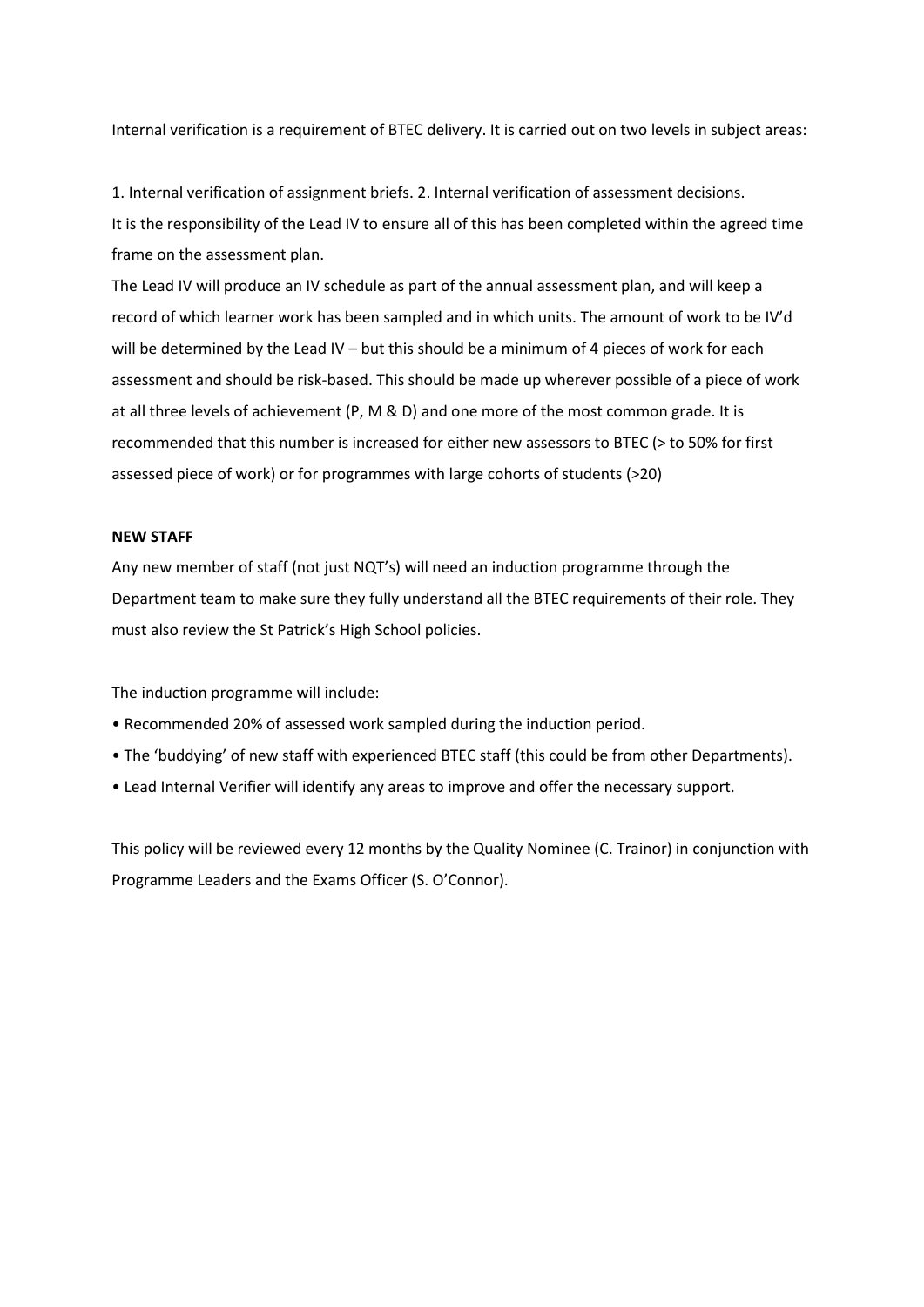#### **Appeals/Complaints Policy**

#### **Aims:**

- To enable the learner to enquire, question or appeal against an assessment decision.
- To attempt to reach agreement between the learner and the assessor at the earliest opportunity.
- To standardise and record any appeal to ensure openness and fairness.
- To facilitate a learner's ultimate right of appeal to the awarding body, where appropriate.
- To protect the interests of all learners and the integrity of the qualification.

In order to do this, the centre will:

- inform the learner at induction, of the Appeals Policy and procedure
- record, track and validate any appeal
- forward the appeal to the awarding body when a learner considers that a decision continues to disadvantage her/him after the internal appeals process has been exhausted
- keep appeals records for inspection by the awarding body for a minimum of 18 months
- have a staged appeals procedure
- will take appropriate action to protect the interests of other learners and the integrity of the qualification, when the outcome of an appeal questions the validity of other results
- monitor appeals to inform quality improvement.

This policy will be reviewed every 12 months by the Quality Nominee in conjunction with Programme Leaders.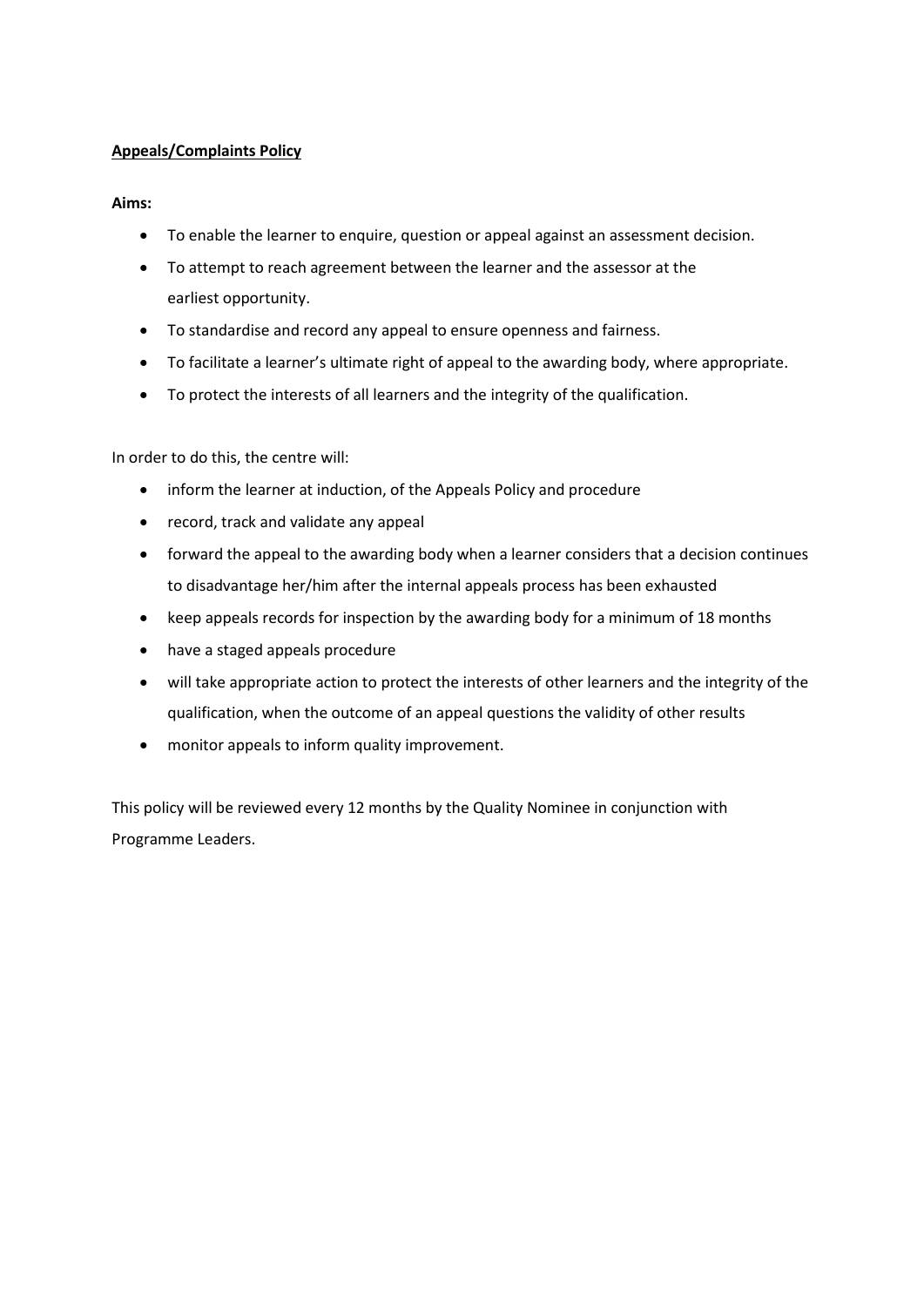#### **Assessment Malpractice and Plagiarism Policy**

#### **Definition of Plagiarism**

Definition: The Joint Council for Qualifications (JCQ) defines plagiarism as being:

### "**The failure to acknowledge sources properly and/or the submission of another person's work as if it were the candidate's own."**

Pearson include the following as forms of plagiarism:

- copying from another learner, books or the internet
- paraphrasing
- subcontracting the work to someone else
- submitting the same piece of work for two different purposes

#### **Definition of Malpractice by Learners**

This list is not exhaustive and other instances of malpractice may be considered by this centre at its discretion:

- plagiarism of any nature
- collusion by working collaboratively with other learners to produce work that is submitted as individual learner work
- copying (including the use of ICT to aid copying)
- deliberate destruction of another's work
- fabrication of results or evidence
- false declaration of authenticity in relation to the contents of a portfolio or coursework
- impersonation by pretending to be someone else in order to produce the work for another or arranging for another to take one's place in an assessment/examination/test.

#### **Definition of Malpractice by Centre Staff**

This list is not exhaustive and other instances of malpractice may be considered by this centre at its discretion:

• improper assistance to candidates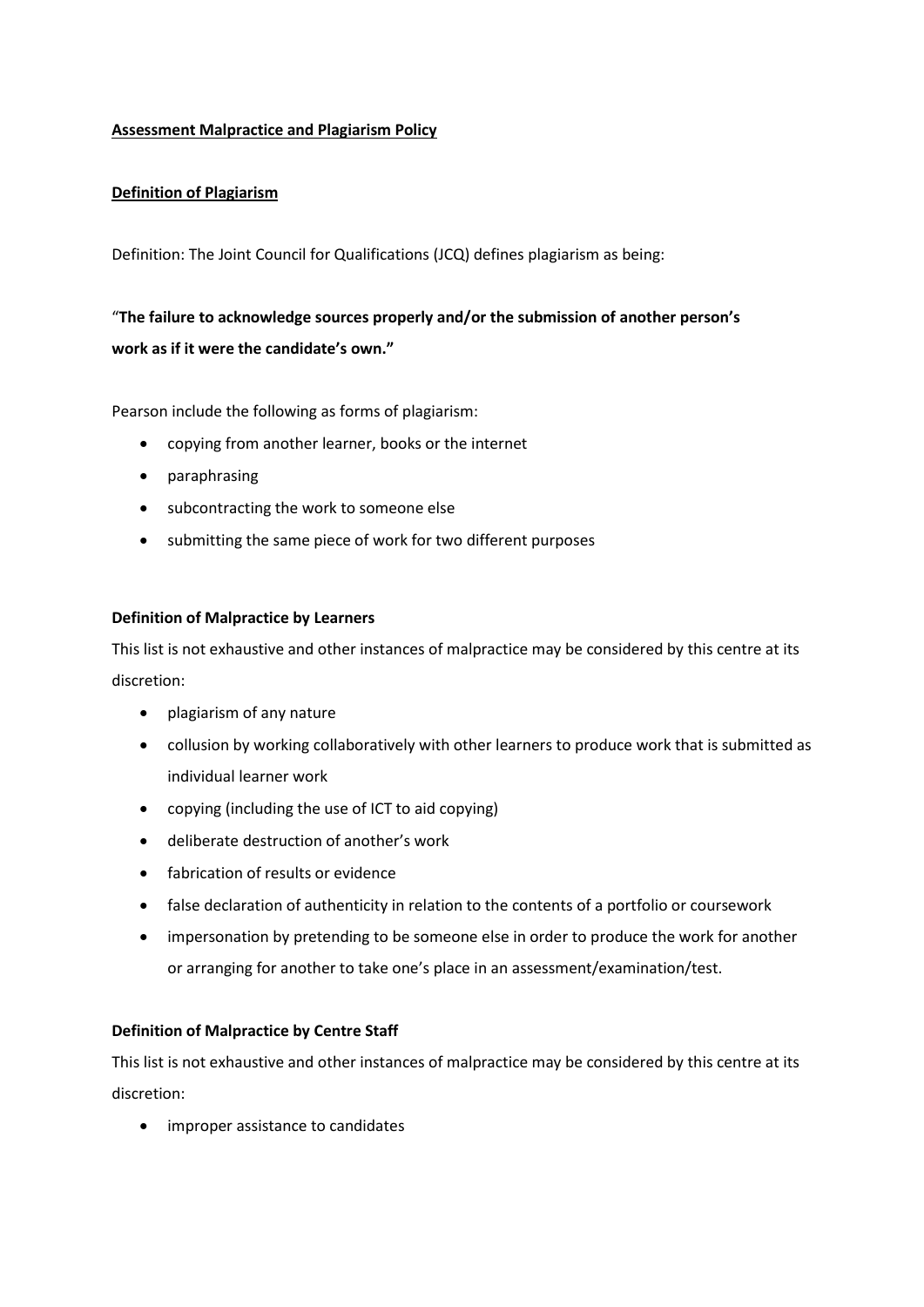- inventing or changing marks for internally assessed work (coursework or portfolio evidence) where there is insufficient evidence of the candidates' achievement to justify the marks given or assessment decisions made
- failure to keep candidate coursework/portfolios of evidence secure
- fraudulent claims for certificates
- inappropriate retention of certificates
- assisting learners in the production of work for assessment, where the support has the potential to influence the outcomes of assessment, for example where the assistance involves centre staff producing work for the learner
- producing falsified witness statements, for example for evidence the learner has not generated
- allowing evidence, which is known by the staff member not to be the learner's own, to be included in a learner's assignment/task/portfolio/coursework
- facilitating and allowing impersonation
- misusing the conditions for special learner requirements, for example where learners are permitted support, such as an amanuensis. This is permissible up to the point where the support has the potential to influence the outcome of the assessment
- falsifying records/certificates, for example by alteration, substitution, or by fraud
- fraudulent certificate claims, that is claiming for a certificate prior to the learner completing all the requirements of assessment.

#### **Aims:**

- To identify and minimise the risk of malpractice by staff or learners.
- To respond to any incident of alleged malpractice promptly and objectively.
- To standardise and record any investigation of malpractice to ensure openness and fairness.
- To impose appropriate penalties and/or sanctions on learners or staff where incidents (or attempted incidents) of malpractice are proven.
- To protect the integrity of this centre and BTEC qualifications.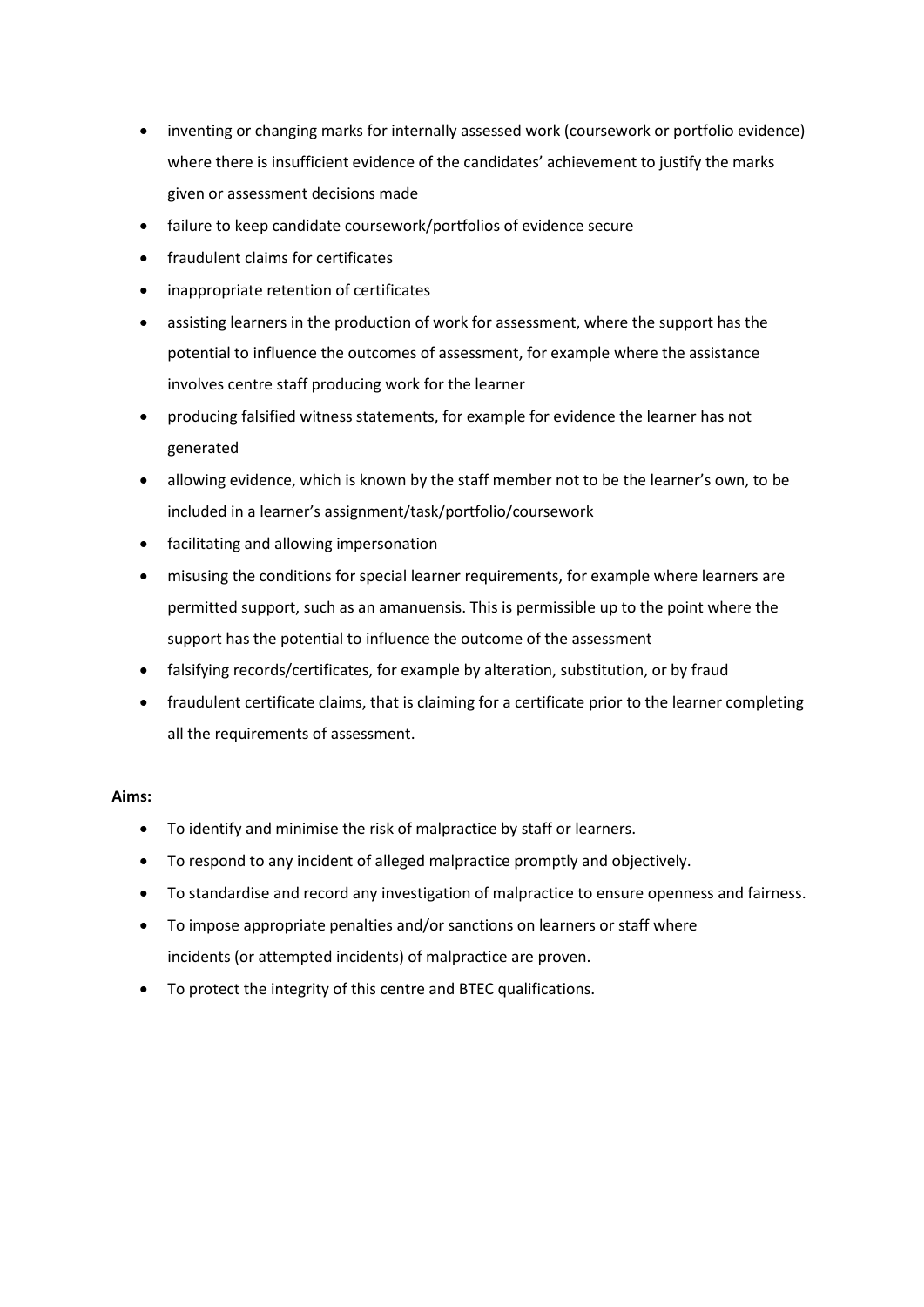In order to do this, the centre will:

- seek to avoid potential malpractice by using the induction period and/or the student handbook to inform learners of the centre's policy on malpractice and the penalties for attempted and actual incidents of malpractice. The Principal (Dr Moore) or Vice Principal (K McKenna), Quality Nominee (C Trainor), Lead IV's and form Teachers will be present at the Induction Session with students. If a student joins a BTEC course at a later date, they will be taken through the Induction Process with the Quality Nominee.
- show learners the appropriate formats to record cited texts and other materials or information sources.
- ensure access controls are installed to prevent learners from accessing and using other pupil's work.
- Staff teaching on BTEC courses will also follow robust quality assurance processes including Internal Verification, tracking and certification claims in order to minimise and identify any malpractice.
- ensure that learners do not take prohibited material into an examination room.
- introduce procedures for accessing work in a way that reduces/identifies malpractice (plagiarism, collusion, cheating). These procedures may include:
	- 1. Periods of supervised sessions during which evidence for assignments/coursework is produced by the learner
	- 2. Alter assessment on a regular basis
	- 3. Assessing work for a single assignment/task in a single session for the complete cohort of pupils
	- 4. Use oral questions with pupils to ascertain their understanding of the concepts application within their work
- ask learners to declare that their work is their own by signing a **Learner Declaration Form** which declares that the work is your own and that you understand the penalties imposed if plagiarism is found.
- ask learners to provide evidence that they have interpreted and synthesised appropriate information and acknowledged any sources used.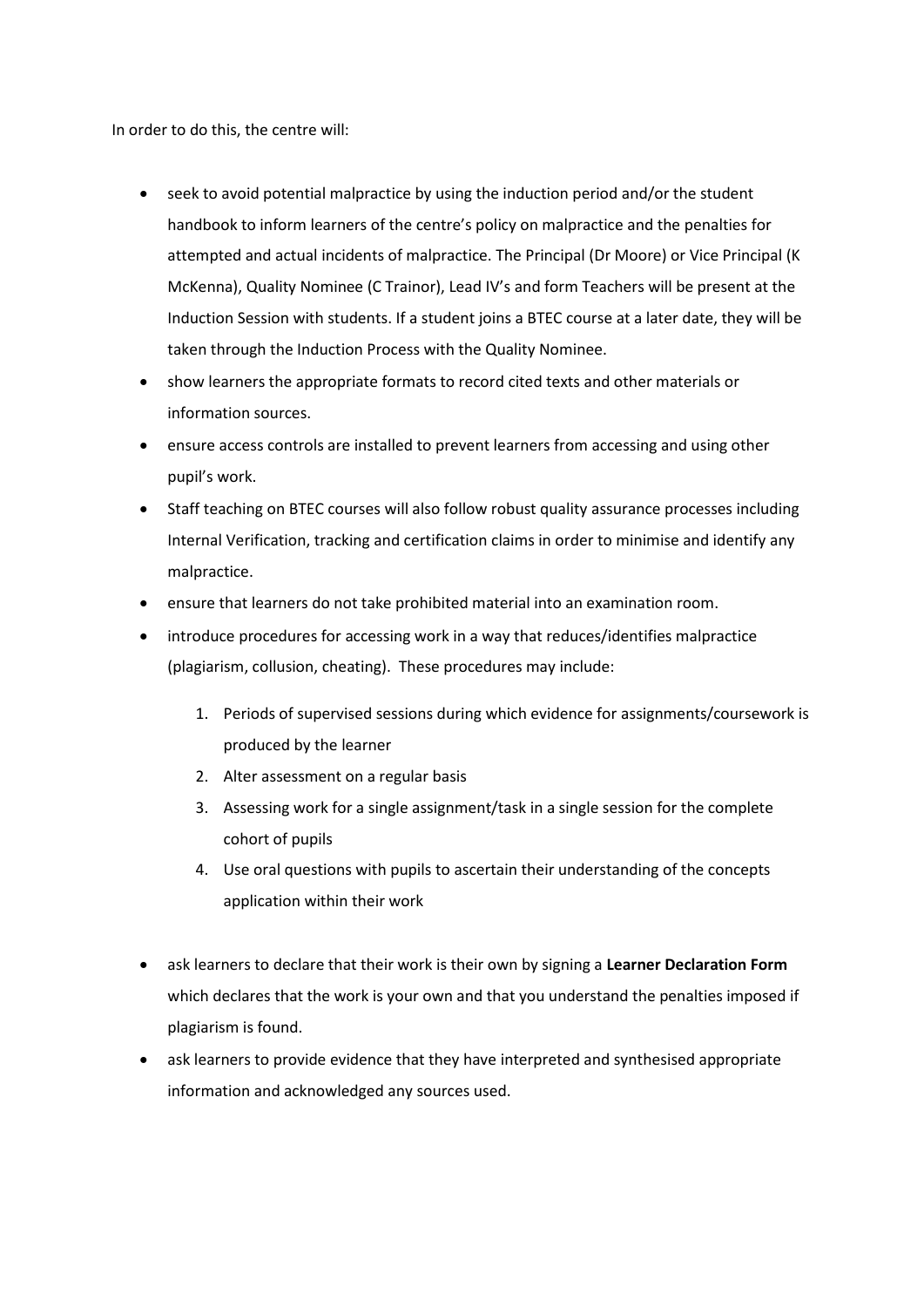#### **If malpractice or plagiarism is suspected**

- conduct an investigation in a form commensurate with the nature of the malpractice allegation. Such an investigation will be supported by the Principal and all personnel linked to the allegation. It will proceed through the following stages:
	- 1. Assessor reports, in writing, suspected malpractice to the Lead IV
	- 2. Lead IV conducts an investigation
	- 3. If malpractice is proven, it is reported in writing to the pupil, parent & Quality Nominee.
	- 4. The Quality Nominee refers the incident to the Year Head and Principal (Dr Moore).
	- 5. If there is a repeat of a similar offence in any BTEC subject the above procedures would apply again and their future on the BTEC course will be re-considered.
	- 6. The Quality Nominee reports to Pearson if the Learner Declaration Form has been signed.

#### **The centre will:**

- make the individual fully aware at the earliest opportunity of the nature of the alleged malpractice and reminded of the possible consequences should malpractice be proven.
- give the individual the opportunity to respond to the allegations made.
- inform the individual of the avenues for appealing against any judgment made.
- document all stages of any investigation.

Where malpractice/plagiarism is proven, St Patrick's High School will apply the following penalties / sanctions:

- 1. Plagiarised work will immediately be awarded a U grade for that unit which will deem the rest of the unit results meaningless. If it is the first offense regarding plagiarism/malpractice, the student **may** be given the opportunity to **re-take** the task (see Assessment and Internal Verification Policy for further information on re-taking a task) but only to Pass level.
- 2. Report incident to Pearson.